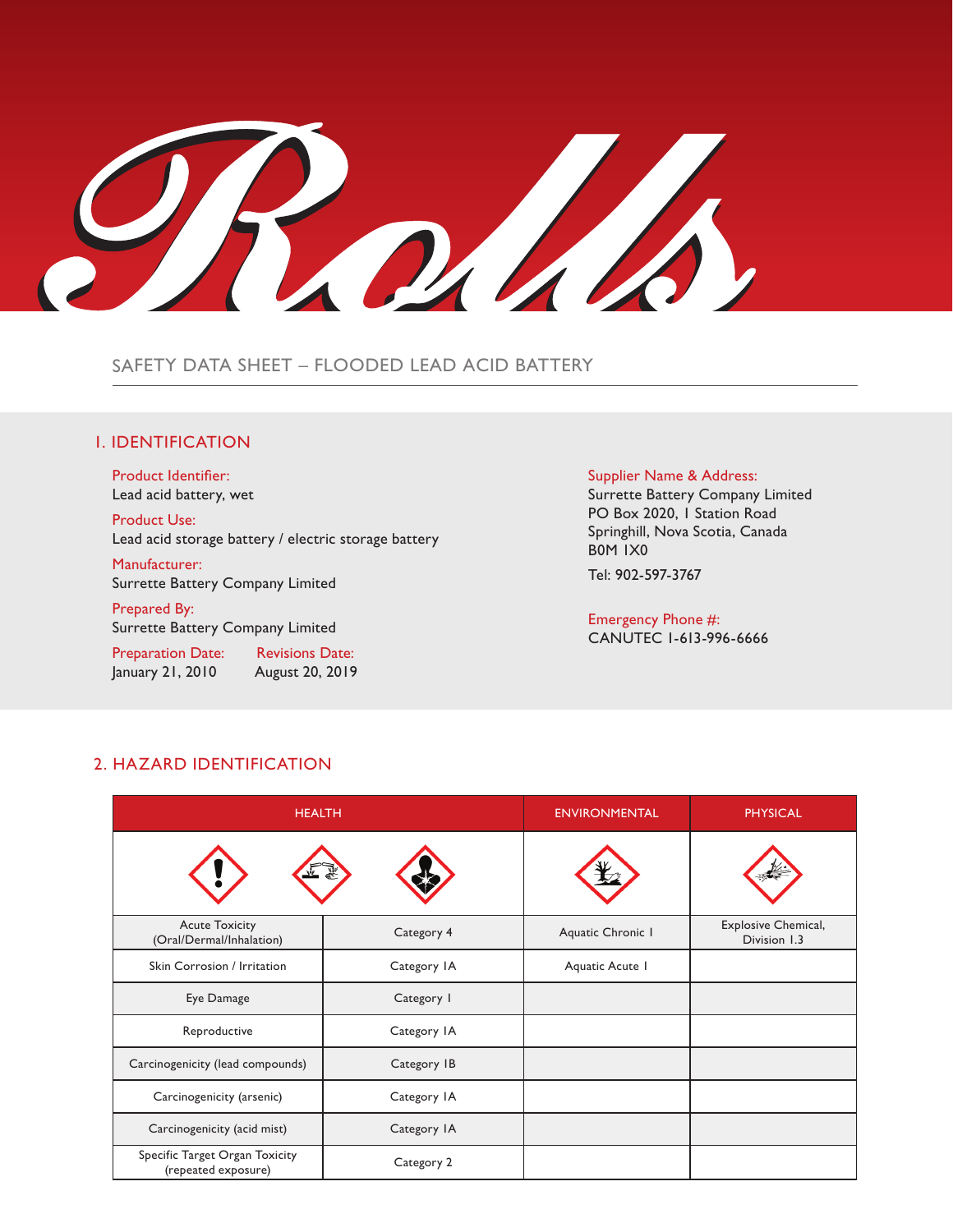# HAZARD STATEMENTS

- DANGER!
- Harmful if swallowed, inhaled or in contact with skin
- Acid causes severe skin burns and eye damage
- May damage fertility or the unborn child if ingested or inhaled
- May cause harm to breast-fed children
- May cause cancer if ingested or inhaled
- Causes skin irritation, serious eye damage
- Contact with internal components may cause irritation or severe burns
- Causes damage to central nervous system, blood and kidneys through prolonged or repeated exposure if ingested or inhaled
- Irritating to eyes, respiratory system and skin
- May form explosive air/gas mixture during charging
- Extremely flammable gas (hydrogen)
- Explosive, fire, blast or projection hazard

# SIGNAL WORD: DANGER!

# PRECAUTIONARY STATEMENTS

- Obtain special instructions before use
- Do not handle until all safety precautions have been read and understood
- Wash thoroughly after handling
- Do not eat, drink or smoke when using this product
- Avoid contact during pregnancy/while nursing
- Wear protective gloves/protective clothing, eye protection/face protection
- Avoid breathing dust/fume/gas/mist/vapors/spray
- Use only outdoors or in a well-ventilated area
- Avoid contact with internal acid
- Do not breathe dust/fume/gas/mist/vapors/spray
- Keep away from heat/sparks/open flames/hot surfaces
- If swallowed or consumed: Rinse mouth; Do not induce vomiting; Call poison center / doctor if you feel unwell
- If on clothing or skin (or hair): Remove / take off immediately all contaminated clothing and wash it before reuse; Rinse skin (hair) with water/shower
- If inhaled: Remove person to fresh air and keep comfortable for breathing; Immediately call poison center or doctor
- If in eyes: Rinse cautiously with water for several minutes; Remove contact lenses if present and easy to do; Continue rinsing; If exposed/concerned or if you feel unwell seek medical attention/advice
- Store locked up, in a well ventilated area, in accordance with local and national regulation
- Dispose of contents/container in accordance with local and national regulation
- Keep out of reach of children

# 3. COMPOSITION / INFORMATION ON INGREDIENTS

| <b>INGREDIENTS</b><br>(CHEMICAL / COMMON NAME) | CAS#      | % BY WEIGHT |
|------------------------------------------------|-----------|-------------|
| Lead                                           | 7439-92-1 | 34          |
| Lead Dioxide                                   | 1309-60-0 | 31          |
| Sulfuric Acid (Electrolyte)                    | 7664-93-9 | 35          |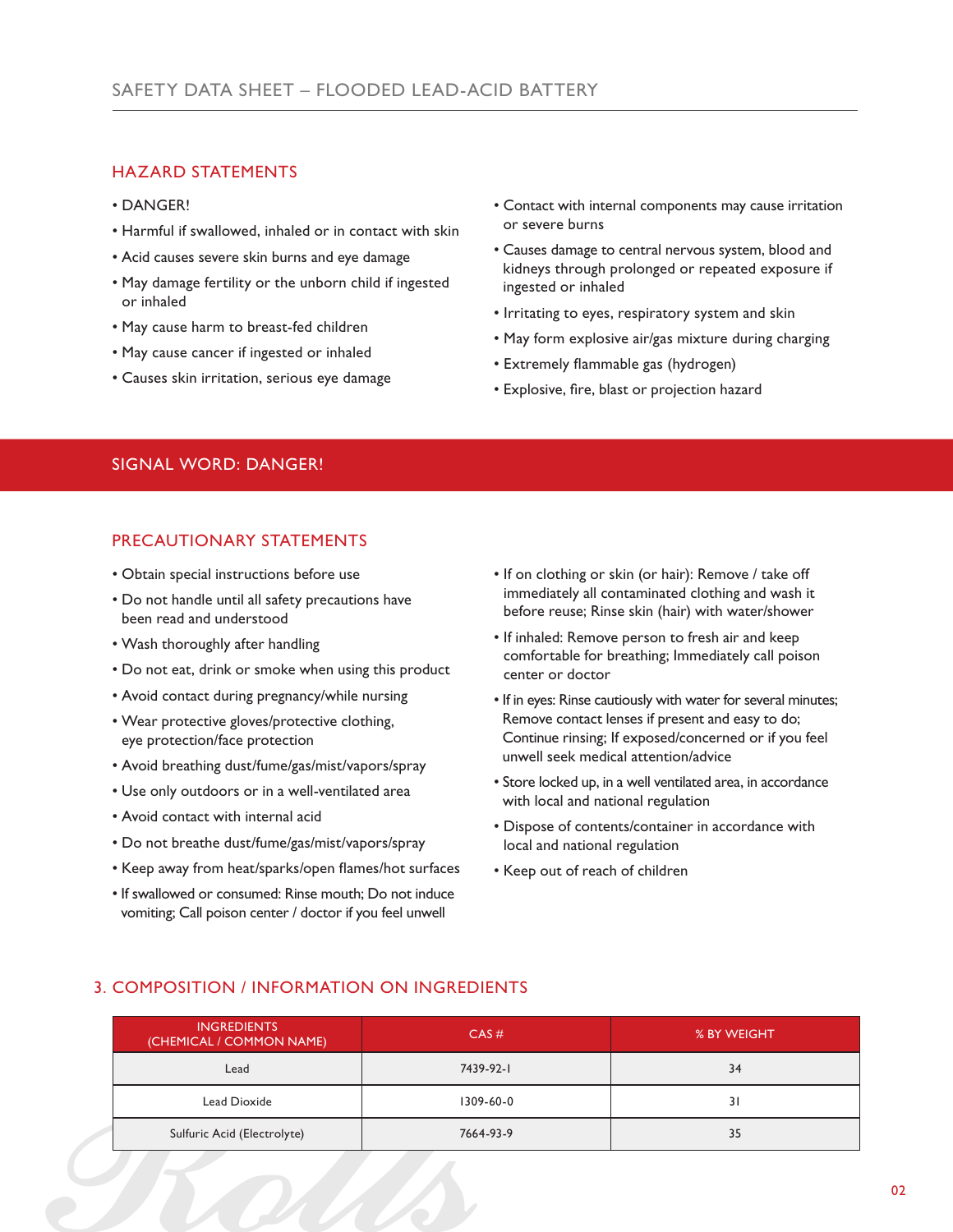## 4. FIRST-AID MEASURES

## Inhalation:

Electrolyte (Sulfuric Acid) – Remove to fresh air immediately. If not breathing give artificial respiration. If breathing is difficult, give oxygen; consult a doctor.

Lead – remove from exposure, gargle, wash nose and lips; consult a doctor.

### Ingestion:

Electrolyte (Sulfuric Acid) – Give large quantities of water, do NOT induce vomiting or aspiration into the lungs may occur and can cause permanent injury or death; consult doctor.

Lead – Consult doctor immediately.

## Skin:

Electrolyte (Sulfuric Acid) – Flush with large amounts of water for at least 15 minutes. Remove contaminated clothing, including shoes. Wash contaminated clothing before reuse, discard contaminated shoes. Seek medical attention if symptoms/irritation persists.

Lead – Wash immediately with soap and water.

### Eyes:

Electrolyte (Sulfuric Acid) – Flush immediately with large amounts of water for at least 20 minutes while lifting lids. Seek immediate medical attention if eyes have been exposed directly to acid.

Lead – Flush immediately with large amounts of water for at least 20 minutes while lifting lids. Seek immediate medical attention if eyes have been exposed directly to lead.

## 5. FIRE-FIGHTING MEASURES

Flammable Limits: LEL =  $4.1\%$  (hydrogen Gas in air), UEL =  $74.2\%$ 

Extinguishing Media / Agents — CO $_{_2}$  (do not use directly on cells), foam, dry chemical and avoid breathing vapors; use appropriate media / agents for surrounding fire.

### Fire Fighting Procedures:

Use positive pressure, self-contained breathing apparatus. Beware of acid splatter during any application of water and wear acid-resistant clothing, gloves, face and eye protection. If batteries are on charge, shut off power to the charging equipment. \*note – strings of series connected batteries may still pose risk of electric shock even when charging equipment is shut down\*

### Hazardous Combustion Products:

Highly flammable hydrogen gas is generated during charging and operation of batteries. If ignited by burning cigarette, naked flame or spark, may cause battery explosion with dispersion of casing fragments and corrosive liquid electrolyte. Keep away all sources of gas ignition and do not allow metallic articles to simultaneously contact the negative and positive terminals of the battery. Carefully follow manufacturer's instructions for installation and service.

## 6. ACCIDENTAL RELEASE MEASURES

Wear acid-resistant clothing, boots, gloves and face shield. Stop flow of material, contain/absorb small spills with dry sand, earth or vermiculite; do not use combustible materials. If possible, carefully neutralize spilled electrolyte with suitable alkali such as lime, soda ash or sodium bicarbonate. Do not allow discharge of un-neutralized acid to sewer. Consult federal, provincial/state and local requirements for allowed means of disposal.

Acid must be managed in accordance with approved local, provincial/state and national/federal requirements.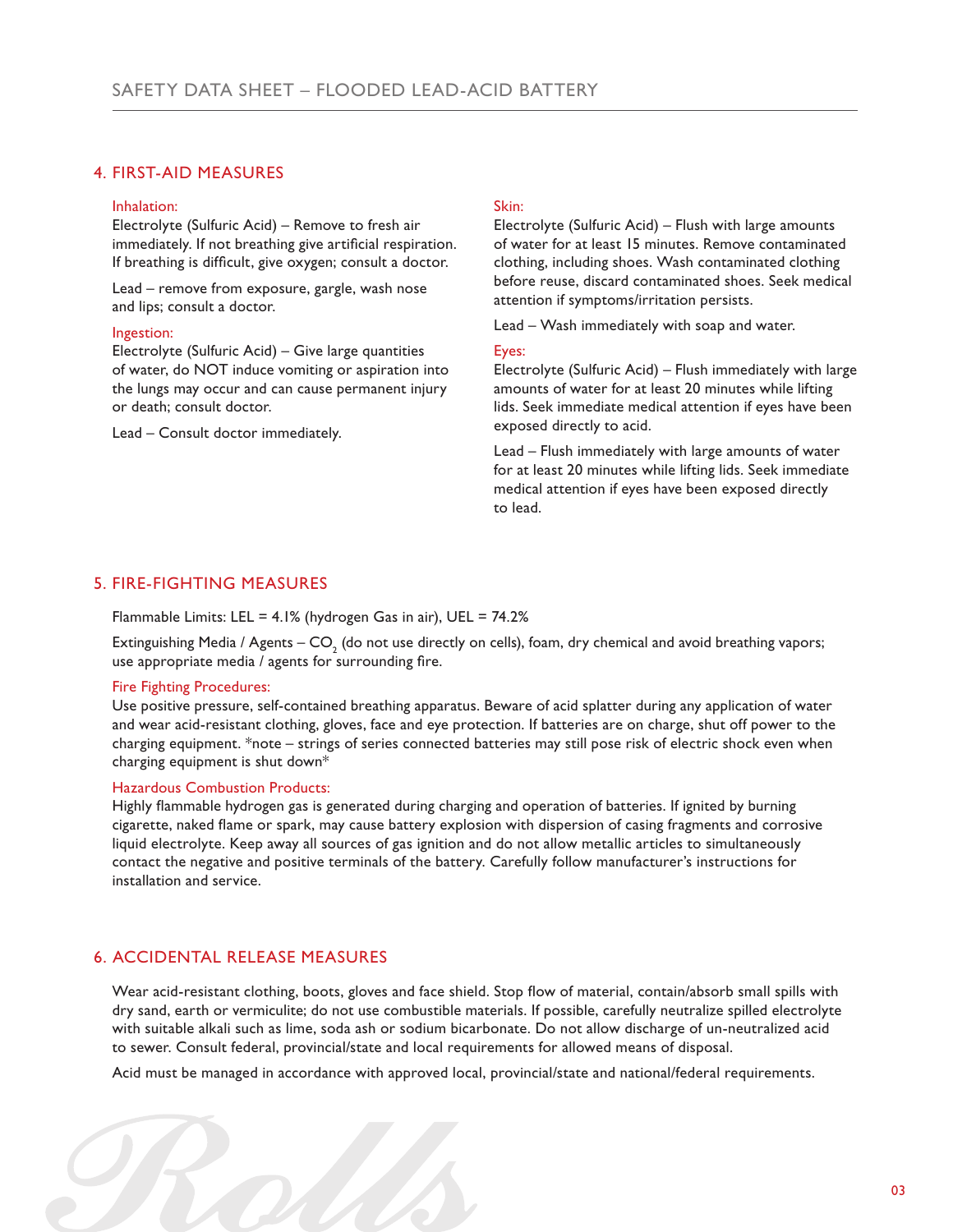## 7. HANDLING AND STORAGE

### Handling:

Unless involved in recycling operations, do not breach the casing or empty the contents of the battery. Handle carefully and avoid tipping, which may allow electrolyte leakage. There may be increased risk of electric shock from strings of connected batteries. Keep containers tightly closed when not in use. If battery case is broken, avoid contact with internal components. Keep vent caps on and cover terminals to prevent short circuits. Place cardboard between layers of stacked automotive batteries to avoid damage and short circuits. Keep away from combustible materials, organic chemicals, reducing substances, metals, strong oxidizers and water. Use banding and / or stretch wrap to secure items for shipping. Wear protective clothing and equipment during handling and avoid contact with skin, eyes and clothing. Wash after handling.

### Storage:

Store batteries under roof in cool, dry, well-ventilated areas separated from incompatible materials and from activities or sources that may create flame, spark or heat. Store on smooth, impervious surfaces with measures for liquid containment in the event of electrolyte spill. Keep away from metallic objects that could bridge the terminals on a battery and create a dangerous short circuit.

### Charging:

There is a possible risk of electric shock from charging equipment and from strings of series connected batteries, whether or not being charged. Shut off power to chargers whenever not in use and before detachment of any circuit connections. Batteries being charged will generate and release flammable hydrogen gas. Charging space should be ventilated. Keep battery vent caps in position. Prohibit smoking and avoid creation of flames and sparks nearby. Wear face and eye protection when near batteries being charged.

## 8. EXPOSURE CONTROLS / PERSONAL PROTECTION

## Exposure Limits (mg/m<sup>3</sup>)

| <b>CHEMICAL</b>                           | <b>OSHA PEL</b> | NIOSH (US) | <b>ACGIH</b> | <b>OUEBEC PEV</b> | <b>ONTARIO OEL</b> | OEL (EU) |
|-------------------------------------------|-----------------|------------|--------------|-------------------|--------------------|----------|
| Lead and Lead<br>Compounds<br>(Inorganic) | 0.05            | 0.05       | 0.05         | 0.05              | 0.05               | 0.15(a)  |
| Sulfuric Acid<br>(Electrolyte)            |                 |            | 0.2          |                   | 0.2                | 0.05(b)  |

(a) As inhalable aerosol (b) Thoracic fraction

## Engineering Controls (Ventilation):

Store and handle in a well-ventilated area. If mechanical ventilation is used, components must be acid-resistant. Charge batteries in areas with adequate ventilation. General dilution ventilation is acceptable.

## Respiratory Protection:

None required under normal conditions. When concentrations of sulfuric acid mist are known to exceed PEL, use NIOSH or MSHA approved respiratory protection.

## Skin Protection:

If battery case is damaged, use rubber or plastic acidresistant gloves with elbow length gauntlet, acid-resistant clothing, apron and boots.

## Eye Protection:

If battery case is damaged, use chemical splash goggles or face shield.

## Other Protection:

In areas where sulfuric acid solutions are handled in concentrations greater than 1%, and depending on exposure and workplace standards, emergency eyewash stations and showers should be provided, with unlimited water supply. Chemically impervious apron and face shield recommended when adding water or electrolyte to batteries. Wash hands after handling.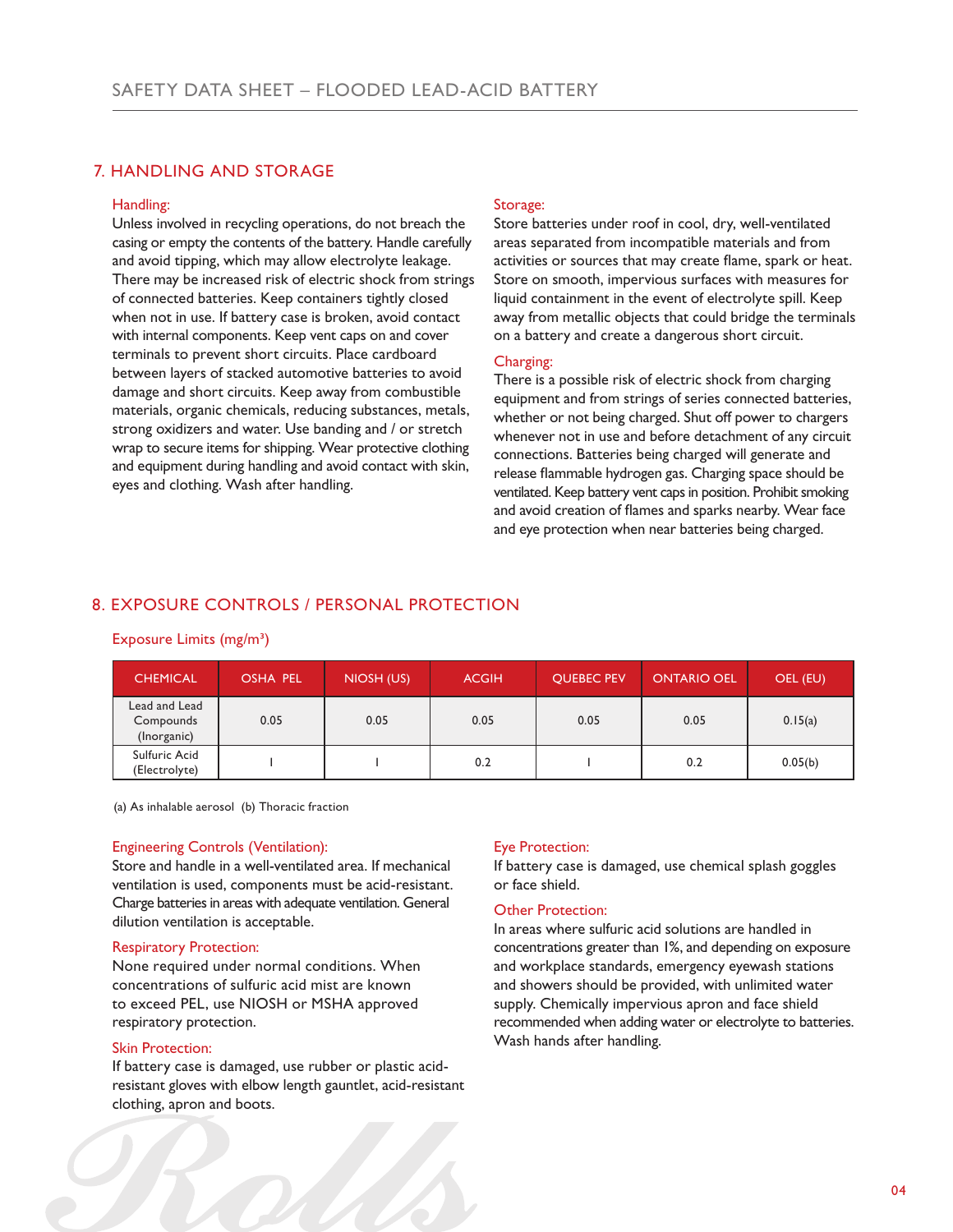# 9. PHYSICAL AND CHEMICAL PROPERTIES

The following information is relevant to ingredients only and is only valid when contents are exposed:

| <b>ELECTROLYTE (SULFURIC ACID)</b>         |                                           |  |
|--------------------------------------------|-------------------------------------------|--|
| Physical state, odor<br>and appearance     | Liquid, sharp, pungent<br>odor, colorless |  |
| Solubility in water (w/w)                  | $100\%$                                   |  |
| <b>Boiling point</b>                       | 203-240°F                                 |  |
| pН                                         | $\sim$ 1 to 2                             |  |
| Evaporation rate<br>(Butyl Acetate $= 1$ ) | Less than I                               |  |
| Lower Explosive Limit (LEL)                | 4.1% (Hydrogen)                           |  |

| <b>ELECTROLYTE (SULFURIC ACID)</b> |                                             |  |
|------------------------------------|---------------------------------------------|--|
| Specific Gravity $(H, O = I)$      | 1.215 to 1.350                              |  |
| Vapor Pressure (mm Hg)             | 10                                          |  |
| Vapor Density (Air = 1)            | Greater than I                              |  |
| <b>Flash Point</b>                 | Below room temperature<br>(as hydrogen gas) |  |
| % Volatile by Weight               | N/A                                         |  |
| Upper Explosive Limit (UEL)        | 74.2% (Hydrogen)                            |  |

## 10. STABILITY AND REACTIVITY

stable unstable

### Conditions to avoid:

Prolonged overcharge at high current; sources of ignition.

## Incompatibilities: (materials to avoid)

Electrolyte – contact with combustibles and organic materials may cause fire and explosion; also reacts violently with strong reducing agents, metals, sulfur trioxide gas, strong oxidizers and water. Contact with metals may produce toxic sulfur dioxide fumes and may release flammable hydrogen gas. Reactions can generate a great deal of heat as does the dilution of sulfuric acid with water; never add water to acid, acid should always be slowly added to water.

Lead Compounds – avoid contact with strong acids, bases, halides, halogenates, potassium nitrate, permanganate, peroxides, nascent hydrogen and reducing agents.

This product is stable under normal conditions Stability: X<br>at ambient temperature.

### Hazardous Decomposition Products:

Electrolyte – sulfur trioxide, carbon monoxide, sulfuric acid mist, sulfur dioxide and hydrogen sulfide.

Lead Compounds – temperatures above the melting point are likely to produce toxic metal fume, vapor or dust; contact with strong acid or base or presence of nascent hydrogen may generate highly toxic arsine gas.

Note: hazardous polymerization will not occur.

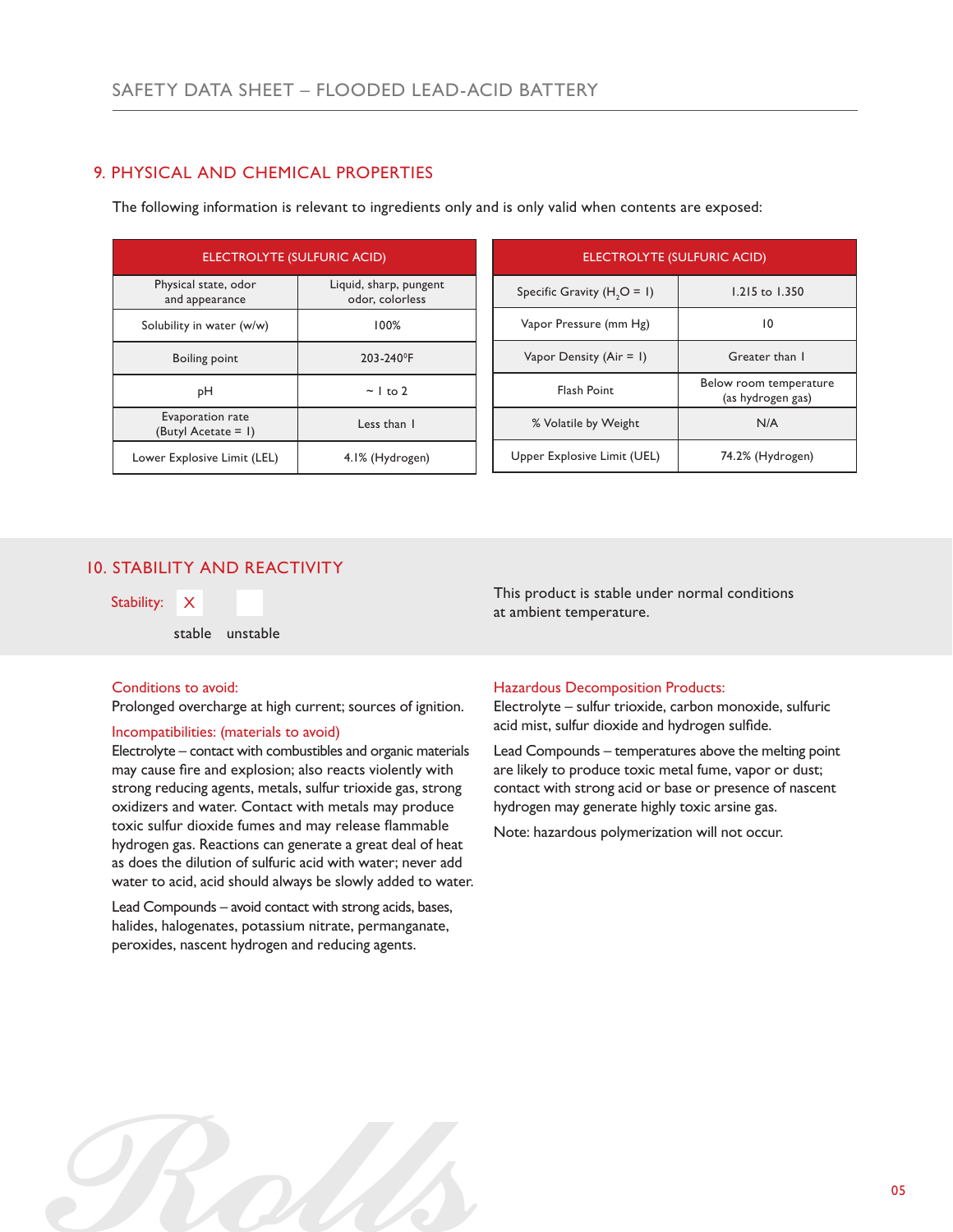## 11. TOXICOLOGICAL INFORMATION

## Sulfuric Acid

Routes of entry:

Inhalation, ingestion, skin or eye contact; harmful by all routes of entry.

**Inhalation** – breathing of sulfuric acid vapors or mists may cause severe respiratory irritation.

**Ingestion** – may cause severe irritation of the mouth, throat, esophagus and stomach.

**Skin Contact** – severe irritation, burns, and ulceration.

**Eye Contact** – severe irritation, burns, cornea damage and blindness.

**Effects of Overexposure (Acute)** – severe skin irritation, damage to cornea, upper respiratory irritation.

**Effects of Overexposure (Chronic)** – possible erosion of tooth enamel, inflammation of nose, throat and bronchial tubes.

**Carcinogenicity** – the International Agency for research on Cancer (IARC) has classified "strong inorganic mist containing sulfuric acid" as a Group 1 carcinogen, a substance that is carcinogenic to humans; This is approximately equivalent to GHS Category IA. This classification does not apply to liquid forms of sulfuric acid or sulfuric acid solutions contained within a battery. Inorganic acid mist (sulfuric acid mist) is not generated under normal use of this product. Misuse of the product, such as overcharging, may result in the generation of sulfuric acid mist.

### Acute Toxicity:

|                             | <b>INHALATION</b>            | ORAL                      |
|-----------------------------|------------------------------|---------------------------|
| Electrolyte (Sulfuric Acid) | $LC_{\rm co}$ rat: 375 mg/m3 | $LD_{50}$ rat: 2140 mg/kg |

Overexposure to sulfuric acid mist may cause lung damage and aggravate pulmonary conditions. Contact of sulfuric acid with skin may aggravate diseases such as eczema and contact dermatitis.

## Lead

### Routes of entry:

Hazardous exposure can occur only when product is heated, oxidized or otherwise processed or damaged to create dust, vapor or fume. The presence of nascent hydrogen may generate highly toxic arsine gas.

**Inhalation** – Inhalation of lead dust or fumes may cause irritation of upper respiratory tract and lungs.

**Ingestion** – acute ingestion may cause abdominal pain, nausea, vomiting, diarrhea and severe cramping; this may lead rapidly to systemic toxicity and must be treated by a doctor.

**Skin Contact** – not absorbed through the skin.

**Eye Contact** – may cause eye irritation.

**Effects of Overexposure (Acute)** – symptoms of toxicity include headache, fatigue, abdominal pain, loss of appetite, muscular aches and weakness, sleep disturbances and irritability.

**Effects of Overexposure (Chronic)** – Anemia; neuropathy, particularly of the motor nerves, with wrist drop; kidney damage; reproductive changes in males and females. Repeated exposure to lead and lead compounds in the workplace may result in nervous system toxicity. Some toxicologists report abnormal conduction velocities in persons with blood lead levels of 50µg / 100mL or higher. Heavy lead exposure may result in central nervous system damage, encephalopathy and damage to the blood-forming (hematopoietic) tissues.

**Carcinogenicity** – listed by International Agency for Research on Cancer (IARC) as Group 2A likely in animals at extreme doses; this is approximately equivalent to GHS Category 1B. Proof of carcinogenicity in humans is currently lacking.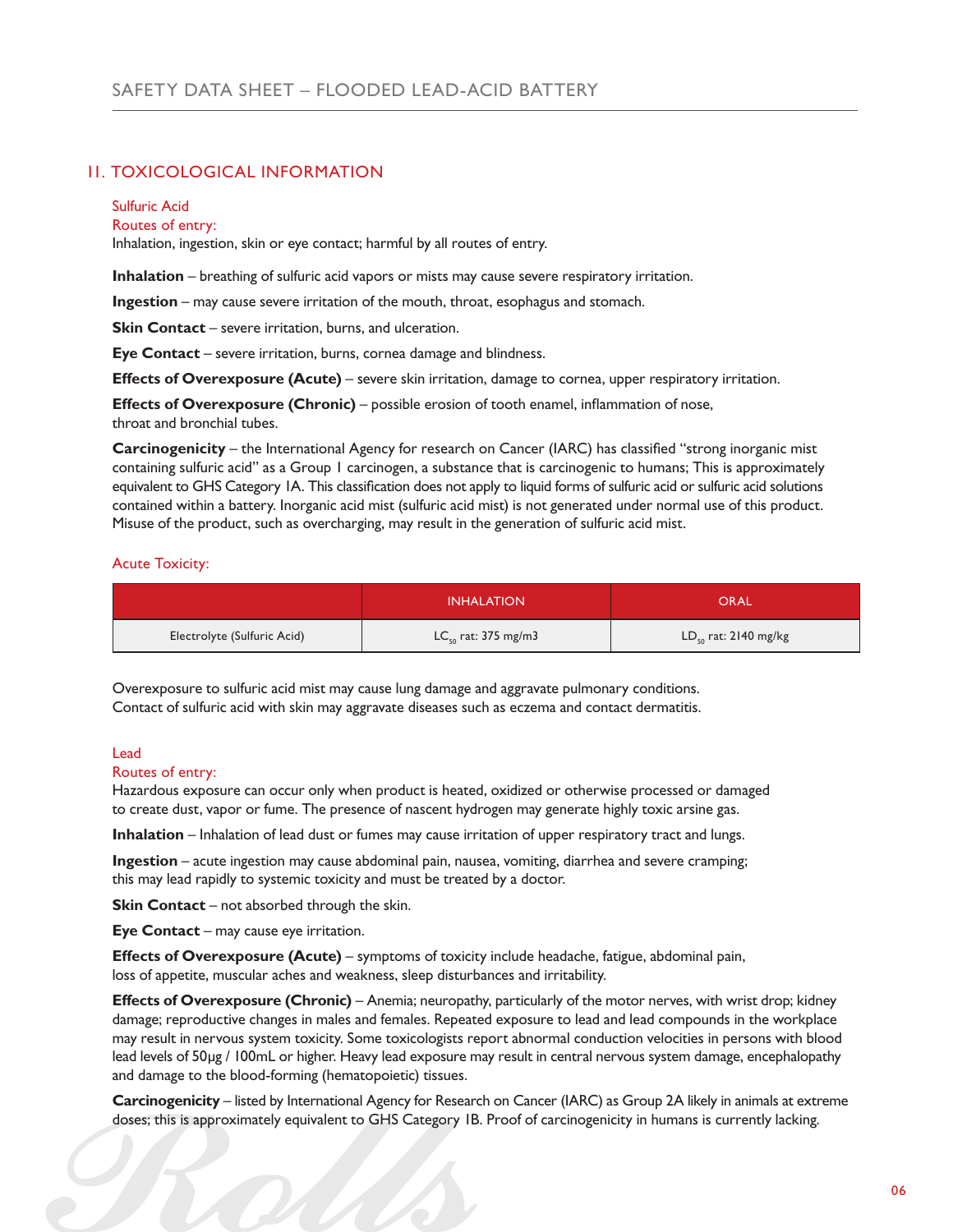# 11. TOXICOLOGICAL INFORMATION CONT'D.

## Acute Toxicity:

|                  | <b>INHALATION</b>                                                    | <b>ORAL</b>                                                                        |
|------------------|----------------------------------------------------------------------|------------------------------------------------------------------------------------|
| Lead (Elemental) | Acute Toxicity Point Estimate =<br>4500 ppmV (based on lead bullion) | Acute Toxicity Estimate $(ATE) =$<br>500 mg/kg body weight (based on lead bullion) |

Overexposure to lead and its compounds can aggravate some forms of kidney, liver and neurologic diseases.

All heavy metals, including the hazardous ingredients in this product, are taken into the body primarily by inhalation and ingestion. Most inhalation problems can be avoided by adequate precautions such as ventilation and respiratory protection covered in Section 8. Follow good personal hygiene to avoid inhalation and ingestions: wash hands, face, neck and arms thoroughly before eating, drinking, smoking or leaving the work site. Keep contaminated clothing out of non-contaminated areas, or wear cover clothing when in such areas. Restrict the use and presence of food, tobacco and cosmetics to non-contaminated areas. Work clothes and work equipment used in contaminated areas must remain in designated areas and never taken home or laundered with personal non-contaminated clothing. This product is intended for industrial use and should be isolated from children and their environment.

# 12. ECOLOGICAL INFORMATION

Lead is very persistent in soil and sediment, however there is no data on environmental degradation. The mobility of metallic lead between ecological compartments is slow. Bioaccumulation of lead occurs in aquatic and terrestrial animals and plants but little bioaccumulation occurs through the food chain (most studies include lead compounds and not elemental lead).

## Aquatic Toxicity:

| Sulfuric Acid | 24 hr $LC_{50}$ , freshwater fish<br>(Brachydanio rerio)   | $82 \text{ mg/L}$               |
|---------------|------------------------------------------------------------|---------------------------------|
| Sulfuric Acid | 96 hr LOEC, freshwater fish<br>(Cyprinus carpio)           | $22 \text{ mg/L}$               |
| Lead          | 48 hr $LC_{\rm co}$<br>(modeled for aquatic invertebrates) | <1 mg/L (based on lead bullion) |

## 13. DISPOSAL CONSIDERATIONS

Consult national / federal, provincial / state and local regulations for allowed means of disposal.

### Spent batteries:

Send to secondary lead smelter for recycling; spent lead-acid batteries are not regulated as hazardous waste when the requirements of 40 CFR Section 266.80 are met. Spilled sulfuric acid is a characteristic hazardous waste; EPA hazardous waste number D002 (corrosivity) and D008 (lead).

### Electrolyte:

Place neutralized slurry into sealed acid-resistant containers and dispose of as hazardous waste, as applicable. Large water diluted spills, after neutralization and testing, should be managed in accordance with local, provincial/state and national/federal requirements.

Following local, provincial / state and national / federal regulations applicable to end of life characteristics will be the responsibility of the end user.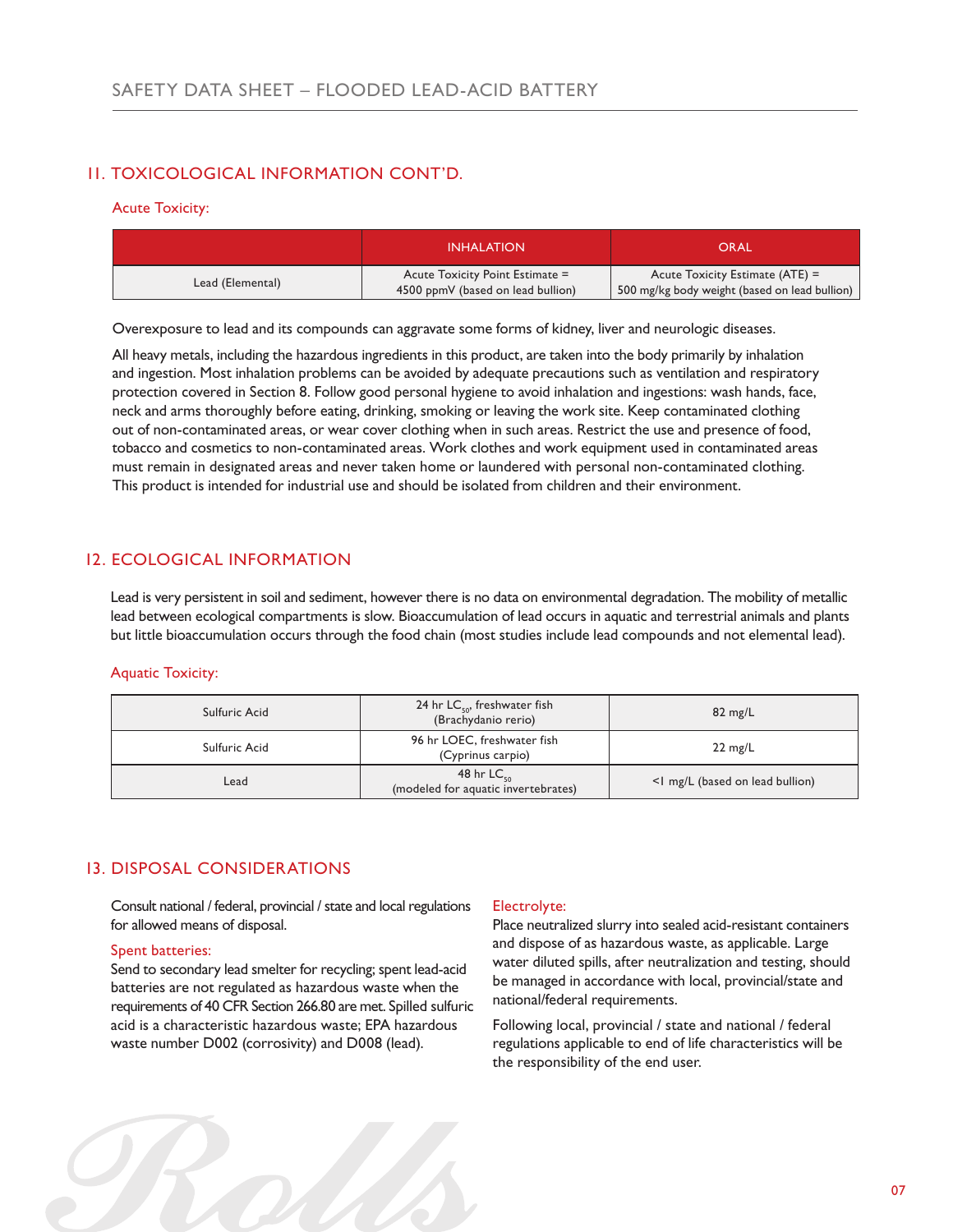## 14. TRANSPORT INFORMATION

The US Department of Transportation (DOT) hazardous materials regulations (49 CFR) applicable to lead acid batteries are specified in 49 CFR 173.159.

| Proper Shipping Name | Batteries, wet, filled with acid |
|----------------------|----------------------------------|
| <b>Hazard Class</b>  | 8                                |
| <b>ID Number</b>     | <b>UN2794</b>                    |
| Packing Group        | Ш                                |
| Labels               | Corrosive                        |

49 CFR 173.159(e) specifies that when transported by highway or rail, electric storage batteries containing electrolyte or corrosive battery acid / fluid are not subject to any other requirements of this subchapter, if all of the following are met:

- (1) No other hazardous materials may be transported in the same vehicle.
- (2) The batteries must be loaded or braced so as to prevent damage and short circuits during transit.
- (3) Any other material loaded in the same vehicle must be blocked, braced or otherwise secured to prevent contact with or damage to the batteries.
- (4) The transport vehicle may not carry material shipped by any other person other than the shipper of the batteries.

If any of the above-referenced requirements are not met, the batteries must be shipped as fully-regulated Class 8 Corrosive hazardous materials.

## IATA Dangerous Goods Regulations (DGR):

| Proper Shipping Name     | Batteries, wet, filled with acid                                 |
|--------------------------|------------------------------------------------------------------|
| <b>Hazard Class</b>      | 8                                                                |
| Packing Group            | N/A                                                              |
| Label / Placard Required | Corrosive                                                        |
| UN Identification        | <b>UN2794</b>                                                    |
| Reference                | IATA Packing Instruction 870 (IATA DGR 56 <sup>th</sup> Edition) |

## IMDG Code:

| Proper Shipping Name     | Batteries, wet, filled with acid   |
|--------------------------|------------------------------------|
| <b>Hazard Class</b>      | 8                                  |
| Packing Group            | N/A                                |
| Label / Placard Required | Corrosive                          |
| UN Identification        | <b>UN2794</b>                      |
| Reference                | IMDG Code Packing Instruction P801 |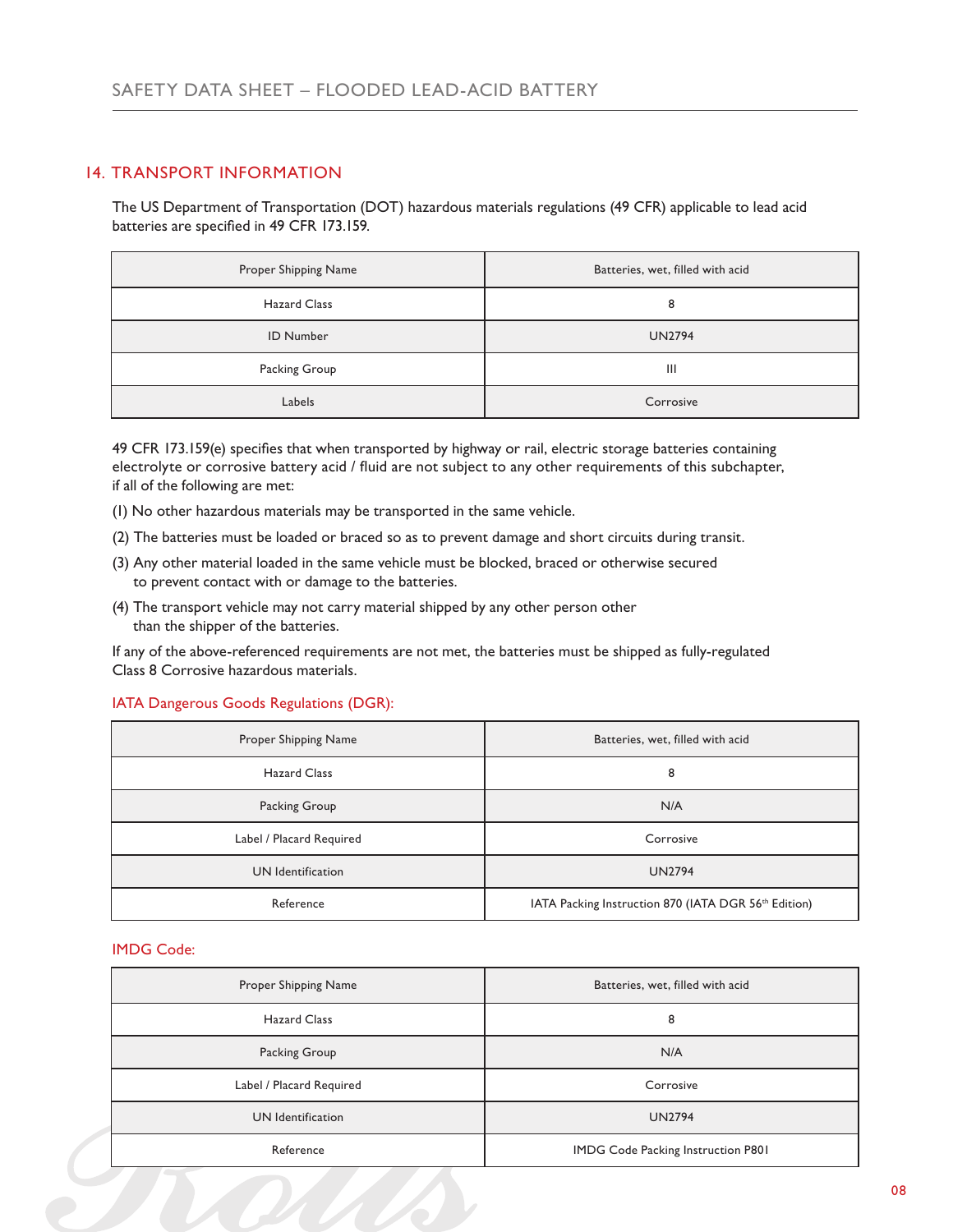# 15. REGULATORY INFORMATION

This product has been classified in accordance with the hazard criteria of the Controlled Products regulations (CPR) and the SDS contains all information required by Controlled Products Regulations.

Distribution within Canada to follow Canadian Controlled Product Regulations (CPR) 24(1) and 24(2).

Industrial lead-acid batteries, such as those used in forklifts, do NOT meet the OSHA definition of an 'article' (US EPA, Oct 1998). Therefore, the lead and acid that compose these batteries must be included when determining the various thresholds for these EPCRA (Emergency Planning & Community Right-to-Know Act) section regulations. The acid in lead-acid batteries is sulfuric acid, which is an Extremely Hazardous Substance (EHS). The following table outlines the applicable EPCRA sections and their respective thresholds for sulfuric acid:

| <b>EPCRA SECTIONS</b>                             | <b>THRESHOLDS</b>  |
|---------------------------------------------------|--------------------|
| 302 – Emergency Planning Notification             | $TPQ \ge 1000$ lbs |
| 304 – Emergency Release Notification              | $RQ \ge 1000$ lbs  |
| 311 - MSDS Reporting                              | $*TPQ \ge 500$ lbs |
| 312 - Chemical Inventory Reporting (i.e. Tier II) | $*TPQ \ge 500$ lbs |

\* The reporting threshold for sulfuric acid is ≥ the designated TPQ (Threshold Planning Quantity) or 500 lbs, whichever is less.

The lead used in lead-acid batteries does not qualify for any OSHA or EPCRA exemptions. Lead is not an EHS and the following table outlines the applicable EPCRA sections and their respective thresholds for lead:

| <b>EPCRA SECTIONS</b>                             | <b>THRESHOLDS</b> |
|---------------------------------------------------|-------------------|
| 311 - MSDS Reporting                              | $\geq 10,000$ lbs |
| 312 – Chemical Inventory Reporting (i.e. Tier II) | $\geq 10,000$ lbs |

## EPCRA Section 313:

The reporting of lead and sulfuric acid (and their releases) in lead-acid batteries used in cars, trucks, most cranes, forklifts, locomotive engines and aircraft for the purposes of EPCRA Section 313 is not required. Lead-acid batteries used for these purposes are exempt for section 313 reporting per the "Motor Vehicle Exemption". See page B-22 of the US EPA Guidance Document for Lead and Lead Compound Reporting under EPCRA Section 313 for additional information of this exemption.